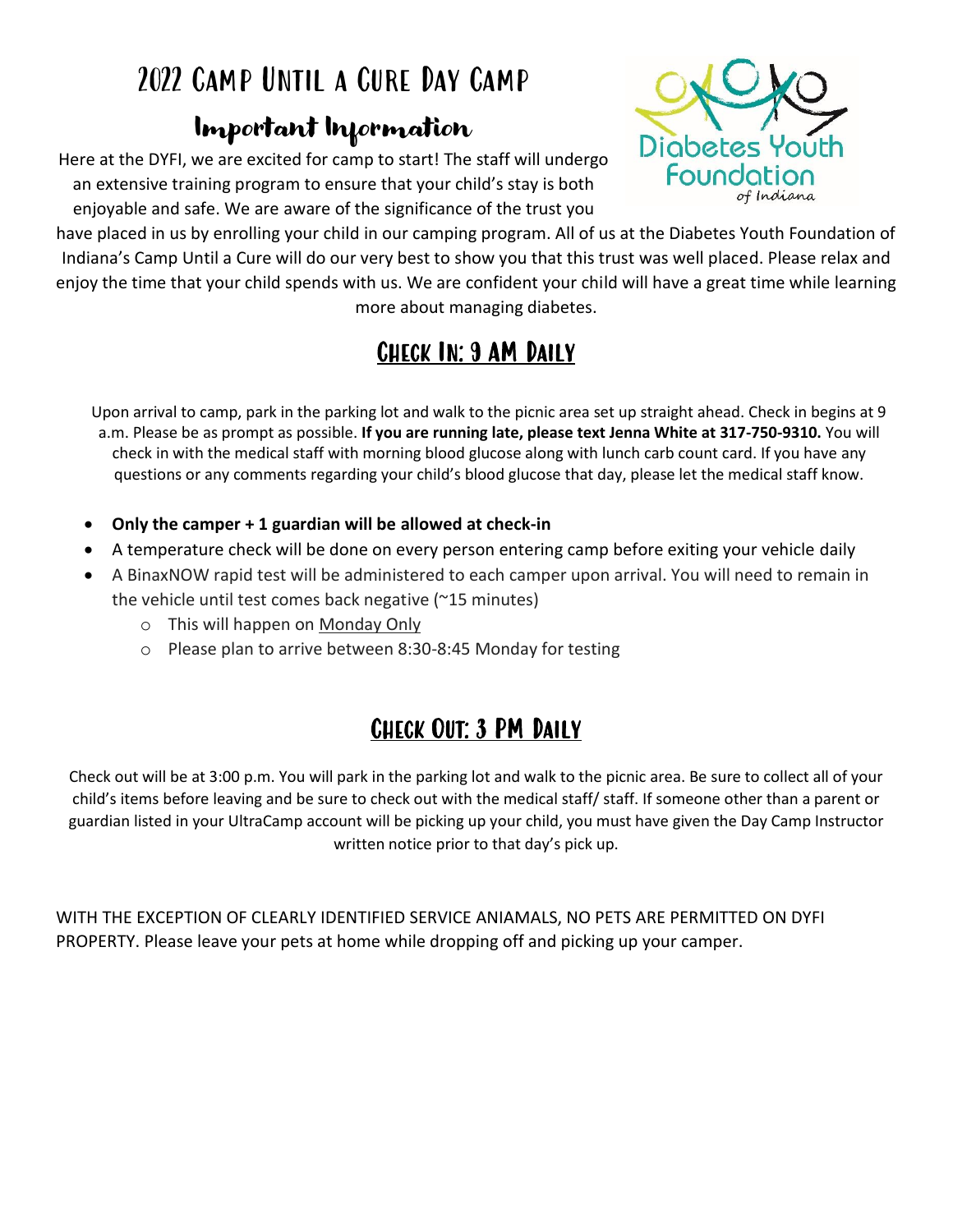#### Day Camp Packing Guide

Please write your child's name on every item brought to camp. Other campers' items may be similar, or belongings may get left behind.

**Clothing:** Send your child in comfortable clothes, as they will be active. Plan for the weather. Shoes must be closed toed.

**Lunch:** Pack a daily lunch with carbohydrate count included. Lunches will be refrigerated. Afternoon snacks will be provided. If your child requires a morning snack, please pack one and inform the medical staff.

**Swim Gear:** Pack daily- swimsuit, sandals, towel, sunscreen and swim assist (ie puddle jumper) if needed.

**Diabetes Supplies:** If your child is using a pump, pack extra supplies in case they are needed. Insulin, testing supplies, needles and syringes are provided by DYFI.

**Masks:** We will only utilize masks if the Covid-19 status in Hamilton County changes. We will notify you if this happens. *Campers will be required to wear masks if the county status changes and when physical distancing is not possible. Please send your child in a comfortable face mask that covers nose and mouth, and pack at least one extra. Masks must loop behind ears or head. No bandanas, neck gaiters, face shields, etc.*

Cell phones may be used in conjunction with CGM, but please bring a receiver if able. Phones should be turned on airplane mode and passcode removed before giving to medical staff. Please place in plastic zip lock labeled with your child's name.

Due to a limited number of phone lines, we do not permit children to make routine calls. Also, we have found that calls home usually results in homesickness. If an emergency should arise, contact Jenna White: (317-750-9310) or Emily Butera (317-695-6485)